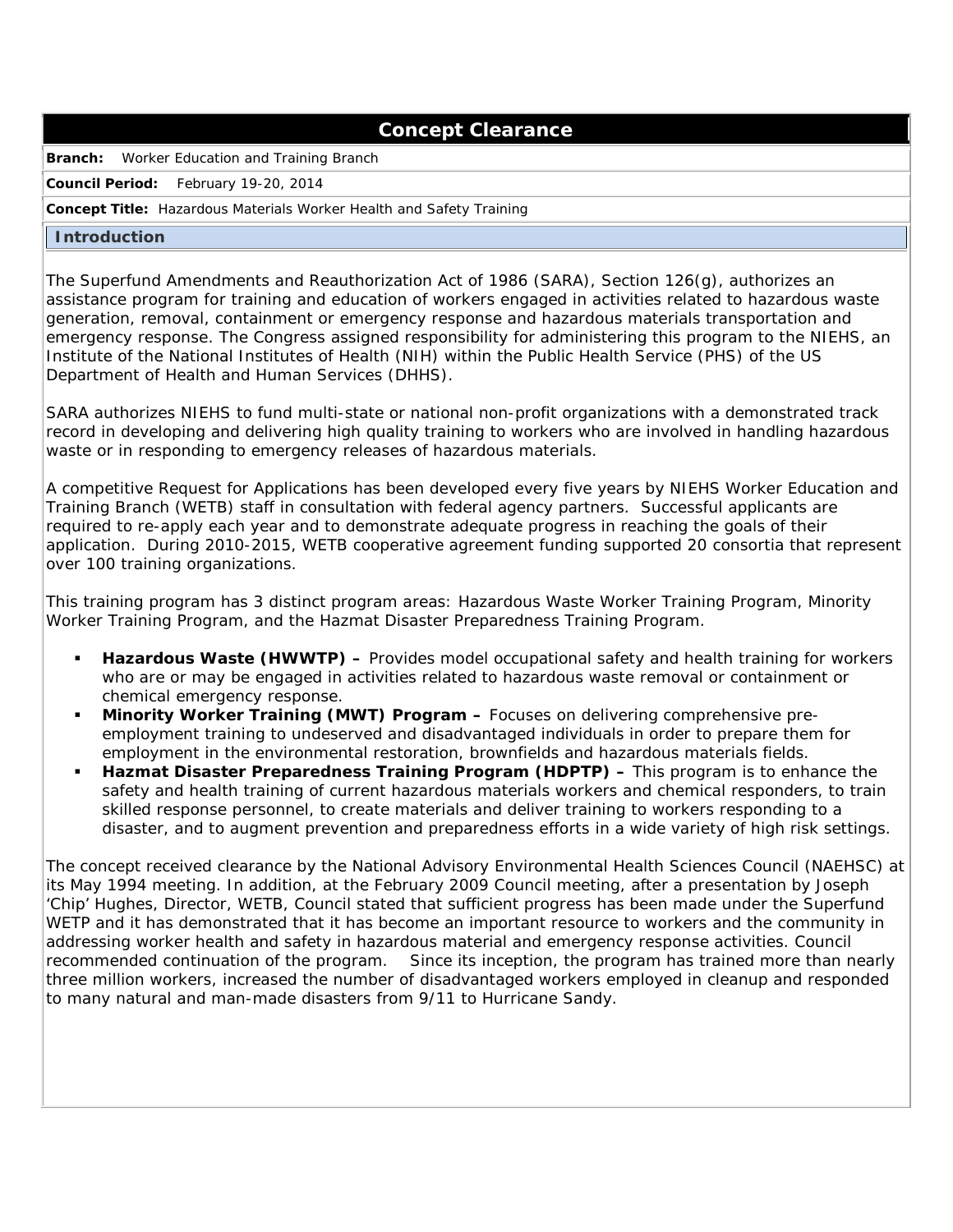## **Training Goals and Scope**

 Goal One: Through the use of cooperative agreements, support the development of model programs for the training and education of workers engaged in activities related to hazardous materials and waste generation, removal, containment, transportation and emergency response.

 Goal Two: To prevent work related harm by assisting in the training of workers in how best to protect themselves and their communities from exposure to hazardous materials encountered during hazardous waste operations, hazardous materials transportation, environmental restoration of contaminated facilities or chemical emergency response. A variety of sites, such as those involved with chemical waste clean up and remedial action and transportation related chemical emergency response may pose severe health and safety concerns to workers and the surrounding communities. These sites are often characterized by the multiplicity of substances present, the presence of unknown substances, and the general uncontrolled condition of the site.

 Goal Three: To assist organizations with development of institutional competency to provide appropriate model training and education programs to hazardous materials and waste workers by building national consortia to reach thousands of workers in all US states and provinces.

### **Mechanism and Justification**

 The program will use the cooperative agreement mechanism U45 entitled "Hazardous Waste Worker Health and Safety Training Cooperative Agreements (NIEHS)" and described as "To develop, implement, and evaluate programs to train workers who are or may be engaged in activities related to hazardous waste removal, containment, or emergency response."

 Authorization to convert the original grants program to a cooperative agreements program was obtained from the Associate Director for Extramural Affairs (ADEA) and the NIH Cooperative Agreement Panel (CAA) in September 1991.

 As a result of the experience gained during over twenty years of operating the Worker Education and Training Program under the statutory authority of Section 126(g) of SARA, NIEHS has determined that the cooperative agreement should continue to be the most appropriate assistance instrument for the following reasons:

- a. the need to assure national coordination and to avoid duplication of efforts and overlap in program development and delivery; NIEHS will promote national coordination among awardees by convening two program workshops each year and by conducting annual summary reviews of each awardees' program evaluation for use in future training activities;
- b. the need to facilitate the ongoing exchange of relevant scientific and technical information between awardees and the Institute; to promote effective exchange of information, NIEHS will convene two topical technical workshops on an annual basis, as well as maintain a National Clearinghouse for Worker Safety and Health Training for Hazardous Materials, Waste Operations and Emergency Response;
- c. the need to ensure regulatory compliance with applicable federal worker health and safety requirements and national consistency in the delivery of training curricula; NIEHS staff will have programmatic involvement in the review of training manuals and curricula materials before their use in training activities by awardees, and conduct regular site reviews by program staff to ensure compliance with federal standards and consistent use of training materials and presentation of curricula;